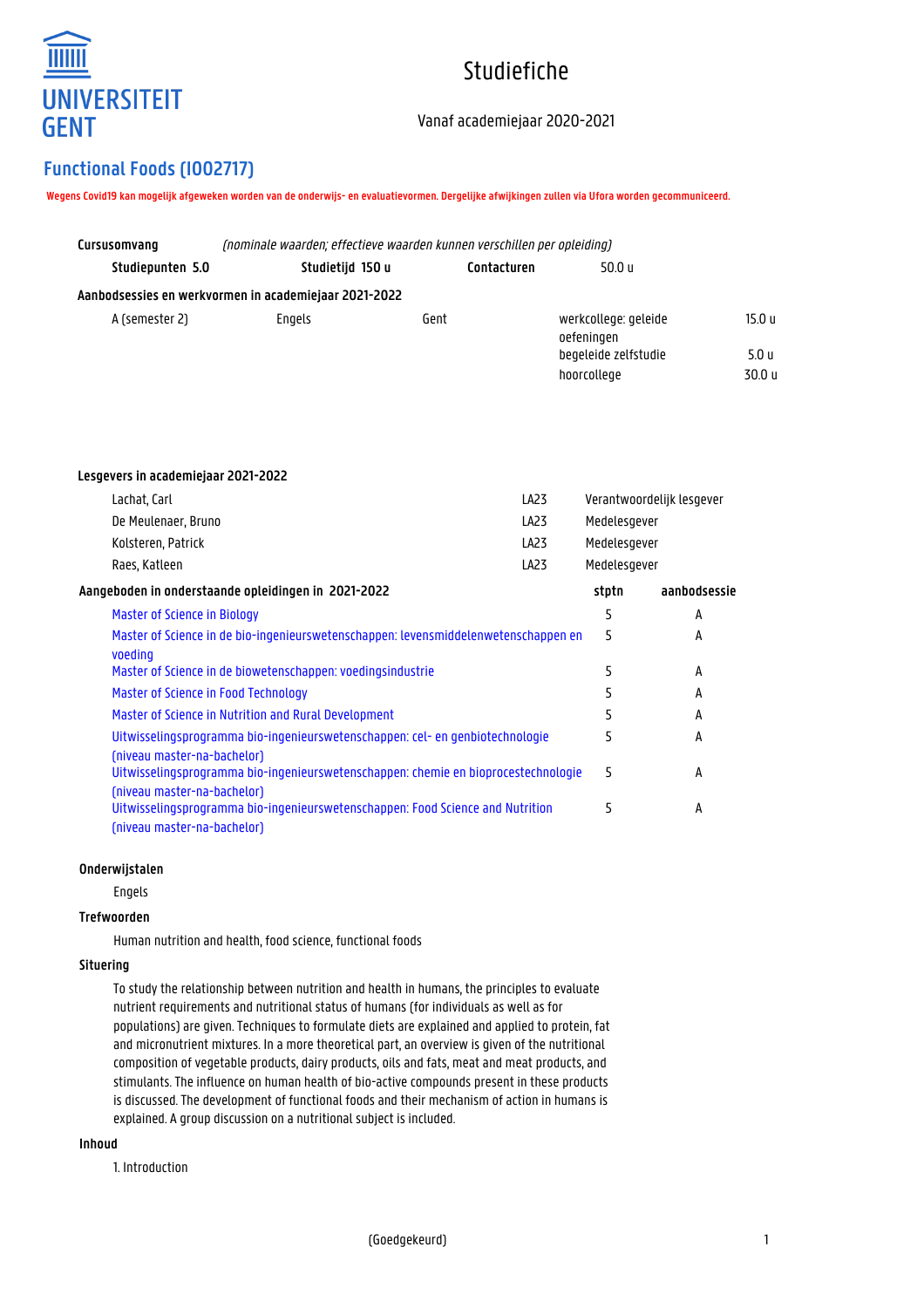- 2. The nutritional status: general overview, methods for determination of body composition
- 3. The nutritional requirements (for energy, protein, vitamins and anorganic nutrients)

4. The world hunger: current situation, causes, interventions

5. Functional foods: definition, legislation, claims

6. Vegetable products, dairy products, oils and fats, meat- and meat products, stimulants: nutritional composition and effects on human health

7. Alternative nutrition, nutrition for atletes, stimulants

#### **Begincompetenties**

Functional Foods builds on certain learning outcomes of course unit Human Nutrition (or the Dutch equivalent "voeding van de mens"); or the learning outcomes have been achieved differently.

#### **Eindcompetenties**

- 1 The student has knowledge on the nutritional value of foods.
- 2 The presence of bio-active compounds in foods, as well as the mechanisms by which they influence human health, is understood.
- 3 Knowledge is obtained about techniques to evaluate nutrient recommendations and nutrient status of humans.
- 4 Principles for development of foods in relation to specific needs of humans are understood.
- 5 The student can present and defend a case-study related to nutrition and health.

#### **Creditcontractvoorwaarde**

Toelating tot dit opleidingsonderdeel via creditcontract is mogelijk mits gunstige beoordeling van de competenties

#### Examencontractvoorwaarde

Dit opleidingsonderdeel kan niet via examencontract gevolgd worden

#### **Didactische werkvormen**

Begeleide zelfstudie, groepswerk, hoorcollege, werkcollege: geleide oefeningen

#### **Toelichtingen bij de didactische werkvormen**

Theory: oral lectures

Exercises: theoretical exercises are performed with the whole group while tasks are performed in smaller groups

#### **Leermateriaal**

There is an English syllabus with literature references available. Geraamde totaalprijs: 12 EUR

#### **Referenties**

Human Energy Requirements. W.P.T. James and E.C. Scholield (eds.). Oxford University Press, Oxford, 1990 Functional foods: biochemical and processing aspects. Mazza, G. (ed.) Technomic Publishing Company, Inc., 1998 Introduction to Functional Food Science. Martirosyan, M. (ed.) Food Science Published Dallas, 2015

#### **Vakinhoudelijke studiebegeleiding**

For the theory and the theoretical exercises, contact hours are available in which the student can ask additional information and/or clarification.

A case-study is made on a topic of functional foods which is supervised by a scientific coworker.

#### **Evaluatiemomenten**

periodegebonden en niet-periodegebonden evaluatie

#### **Evaluatievormen bij periodegebonden evaluatie in de eerste examenperiode**

Schriftelijk examen, openboekexamen, mondeling examen

#### **Evaluatievormen bij periodegebonden evaluatie in de tweede examenperiode**

Schriftelijk examen, openboekexamen, mondeling examen

#### **Evaluatievormen bij niet-periodegebonden evaluatie**

#### Werkstuk

#### **Tweede examenkans in geval van niet-periodegebonden evaluatie**

Examen in de tweede examenperiode is mogelijk

#### **Toelichtingen bij de evaluatievormen**